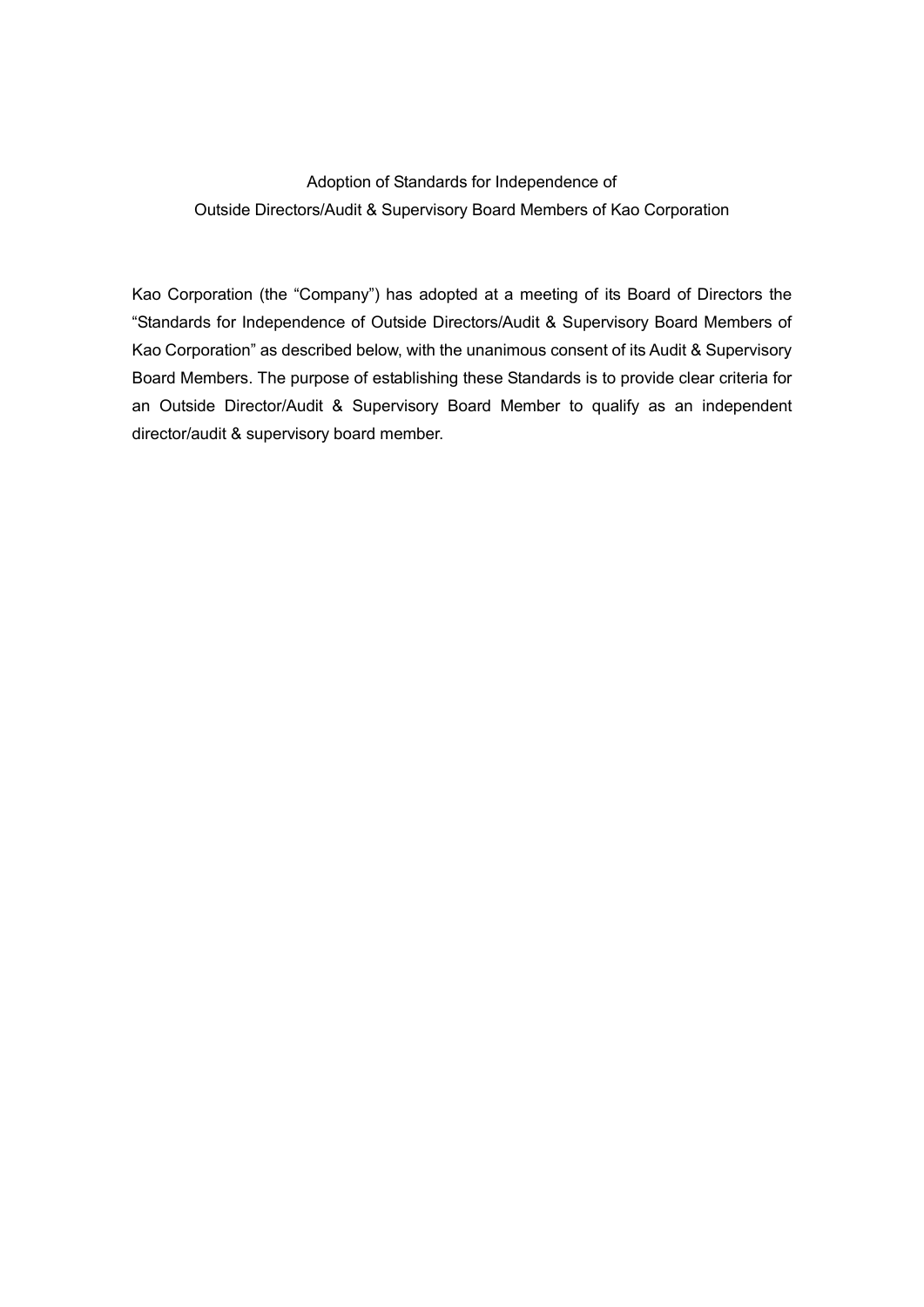## (Translation)

## STANDARDS FOR INDEPENDENCE OF OUTSIDE DIRECTORS/AUDIT & SUPERVISORY BOARD MEMBERS OF KAO CORPORATION

Established on February 25, 2010 Revised on July 1, 2012 Revised on June 9, 2021

- 1. In order for the board of directors of Kao Corporation (the "Company") to determine an outside director<sup>[1](#page-3-0)</sup> or outside audit & supervisory board member<sup>[2](#page-3-1)</sup> of the Company (collectively, the "Outside Director/Audit & Supervisory Board Member") qualifies as independent, the relevant Outside Director/Audit & Supervisory Board Member must be neutral and independent from the management of the Company and must not be described by any of the following items (an Outside Director/Audit & Supervisory Board Member who is qualified as independent is hereinafter referred to as an "Independent Director/Audit & Supervisory Board Member"):
	- (a) A person executing the operations<sup>[3](#page-3-2)</sup> ("executing person") of the Company or its affiliate companies (collectively, the "Kao Group") at present or in the past ten (10) years;
	- (b) A party for whom the Kao Group is a principal business partner<sup>[4](#page-3-3)</sup> or an executing person of such party;
	- (c) A principal business partner of the Kao Group<sup>[5](#page-3-4)</sup> or an executing person of such party;
	- (d) A large shareholder of the Company (a party which directly or indirectly holds 10% or more of the total voting rights of the Company) or an executing person of such party;
	- (e) An executing person of a party in which the Kao Group is a large investor (a party, 10% or more of whose voting rights are directly or indirectly held by the Kao Group);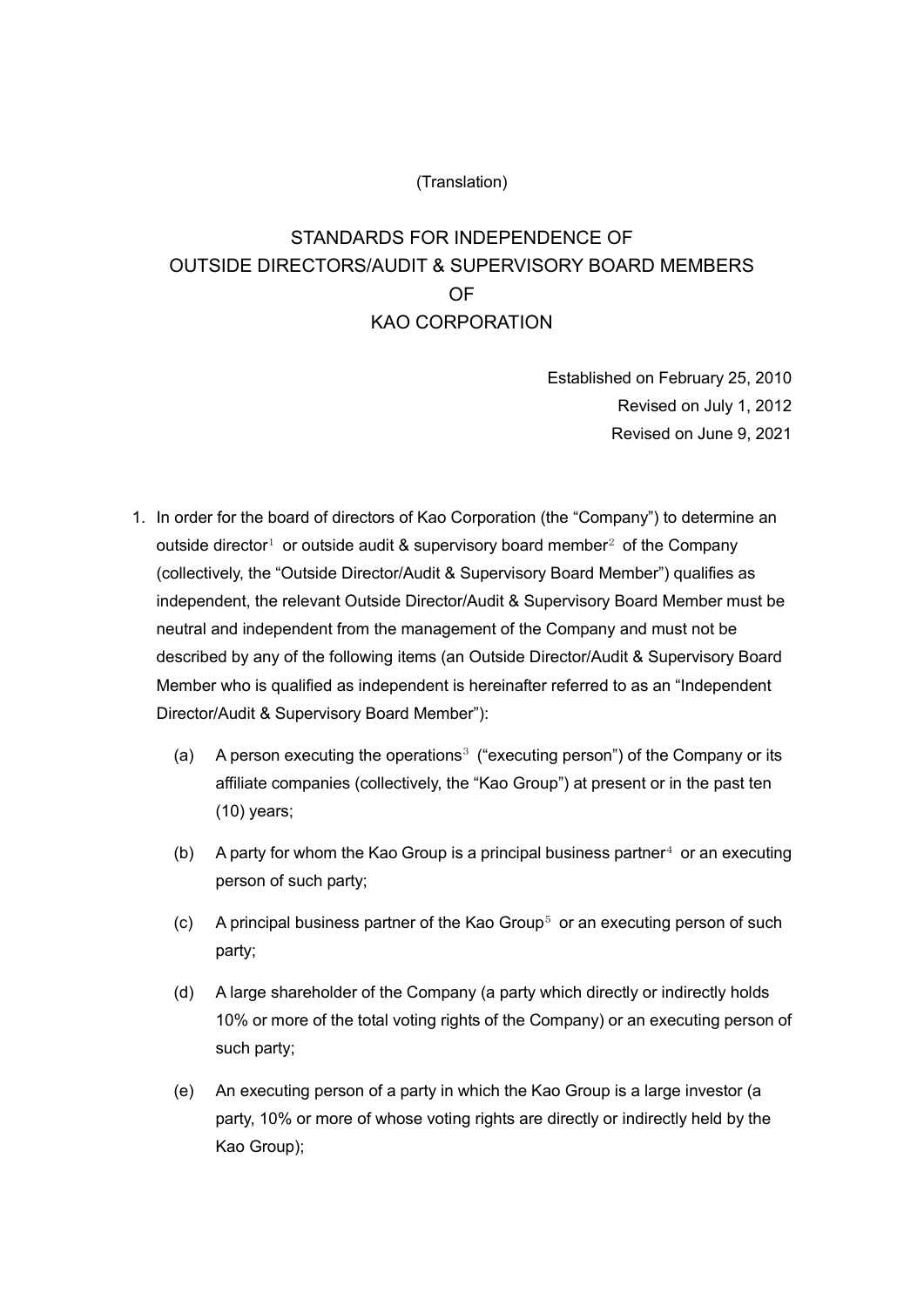- (f) A party which has received a significant amount of donation from the Kao Group $6$  or an executing person of such party;
- (g) A consultant, an accounting professional such as a certified public accountant or a legal professional such as an attorney-at-law who has received a significant amount of money or other property from the Kao Group, other than as compensation for being a Director and/or an Audit & Supervisory Board Member<sup> $7$ </sup> (if the party having received such property is a corporation, partnership or any other entity, this item refers to a person belonging to the relevant entity);
- (h) A person belonging to the auditing firm engaged to conduct the statutory audit of the Company;
- (i) In the case where any executing person of the Kao Group currently serves, or served within the past three (3) years, as an outside director/audit & supervisory board member of any other company, an executing person of such other company;
- (j) Any person who was described by any of the items (b) to (i) above in the past three (3) years; and
- (k) An immediate family member, etc. $8$  of any of the persons listed below:
	- a. Any person described in items (b) through (i) above; provided, however, that an "executing person" in items (b) through (f) is limited to key executing persons<sup>[9](#page-4-1)</sup>; a "person belonging to the relevant entity" in item  $(q)$  is limited to key executing persons, and if the relevant entity is an auditing firm, a law firm or any other professional entity, such person is limited to persons with professional qualifications such as certified public accountants, attorneys-at-law; a "person belonging to the auditing firm" in item (h) is limited to key executing persons and other persons with professional qualifications such as certified public accountants; and "an executing person of such other company" in item (i) is limited to key executing persons of such other company;
	- b. A key executing person of the Kao Group; and
	- c. Any person who was described by item b. above in the past three (3) years.
- 2. In addition to the requirements set forth in the preceding Article there must not be any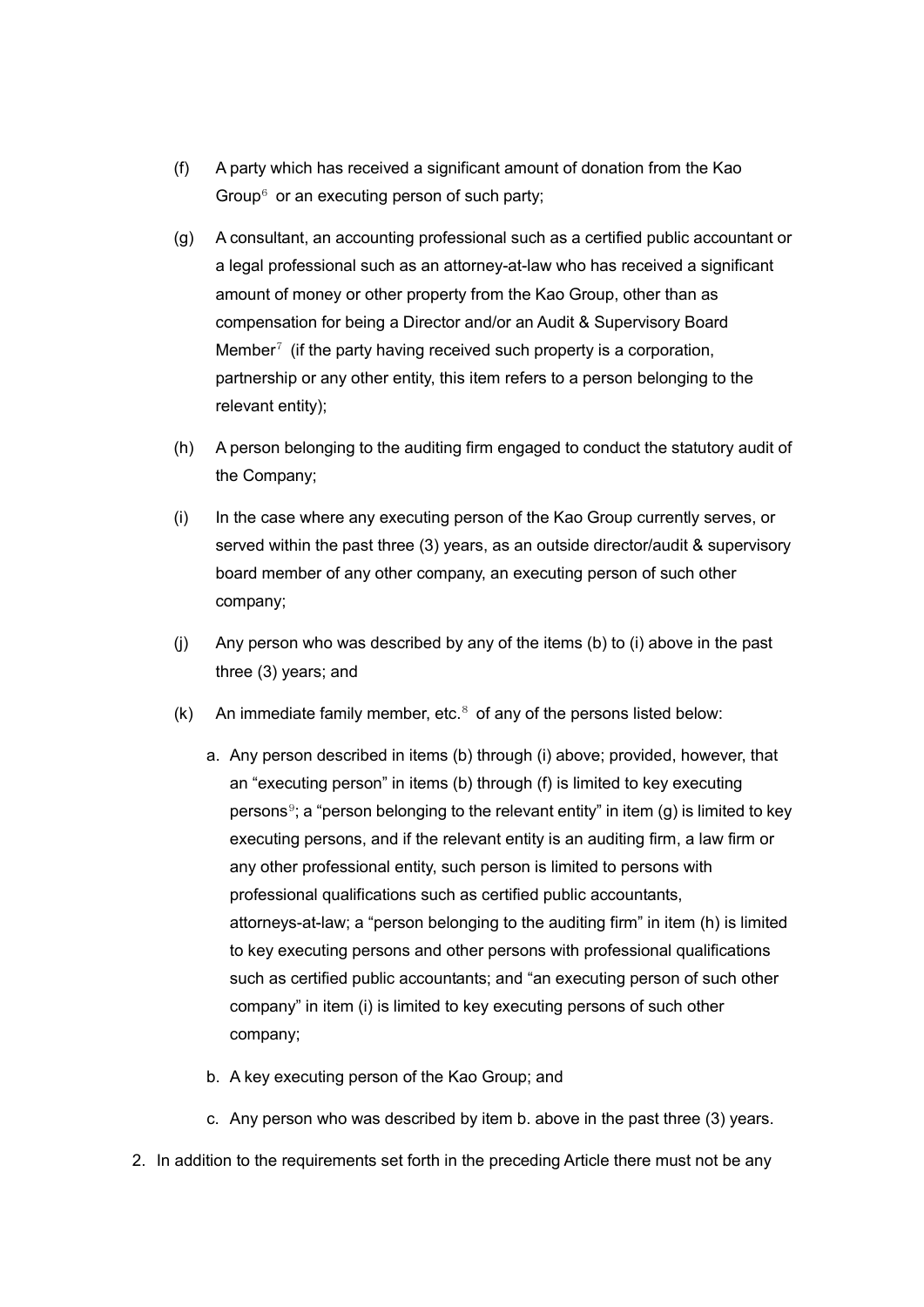circumstances that are reasonably deemed to prevent an independent director/audit & supervisory board member from performing his or her duties as an independent Director/Audit & Supervisory Board Member.

3. An independent Director/Audit & Supervisory Board Member must make efforts to maintain independence as set forth in these Standards until retirement or resignation from his or her position. If an independent Director/Audit & Supervisory Board Member loses his or her independence as set forth in these Standards, he or she shall notify the Company immediately.

END

1

- <span id="page-3-3"></span> $4$  "A party for whom the Kao Group is a principal business partner" means a party who is described by any of the following items:
	- a. A business partner group (parties which belong to the consolidated group to which the Company's direct business partner belongs; hereinafter the same) offering products and/or services to the Kao Group, whose total amount of transactions with the Kao Group in the last fiscal year exceeds the greater of JPY 100 million, or 2% of the consolidated sales or gross income of such business partner group; or
	- b. A business partner group to which the Kao Group owed, as of the end of the last fiscal year, a debt or debts of the Kao Group to such business partner group exceeding, in the aggregate, the greater of JPY 100 million, or 2% of the consolidated total assets of such business partner group.
- <span id="page-3-4"></span><sup>5</sup> "A principal business partner of the Kao Group" means a party who is described by any of the following items:
	- a. A business partner group to which the Kao Group offers products and/or services, with which the total amount of the Kao Group's transactions in the last fiscal year exceeds the greater of JPY 100 million, or 2% of the consolidated sales of the Kao Group;
	- b. A business partner group which owed to the Kao Group, as of the end of the last fiscal year, a debt or debts of such business partner group to the Kao Group exceeding, in the aggregate, the greater of JPY 100 million, or 2% of the consolidated total assets of the Kao Group; or
	- c. A lender financial institution group (parties which belong to the consolidated group to which the Company's direct lender belongs), from which the Kao Group's aggregate borrowings exceeded 2% of the consolidated total assets of the Kao Group as of the end of the last fiscal year.
- <span id="page-3-5"></span> $6$  "A party which has received a significant amount of donation from the Kao Group" means a party which received from the Kao Group in the previous fiscal year donation exceeding the greater of JPY 5 million, or 2% of the sales or the gross income of such party. Provided, however, that in the case of individual, this shall mean a person who received from the Kao Group in the previous fiscal year donation exceeding the greater of JPY 5 million.

<span id="page-3-6"></span> $7$  "A consultant, an accounting professional such as a certified public accountant or a legal professional

<span id="page-3-0"></span> $1$  "Outside Director" means the outside director as defined in Article 2, item (xv) of the Companies Act.

<span id="page-3-1"></span> $2$  "Outside Audit & Supervisory Board Member" means the outside audit & supervisory board member as defined in Article 2, item (xvi) of the Companies Act.

<span id="page-3-2"></span><sup>&</sup>lt;sup>3</sup> "A person executing the operations" shall include a director (other than an outside director), an executive officer, an executive partner, a board member (*riji*) (other than an outside board member (*gaibu riji*) (hereinafter referring to the outside board member as defined in Article 113, Paragraph 1, item 2b of the Act on General Incorporated Associations and General Incorporated Foundations (including where applied *mutatis mutandis* pursuant to Article 198 of the same Act)), and any similar official and an employee of a corporation or any other entity.